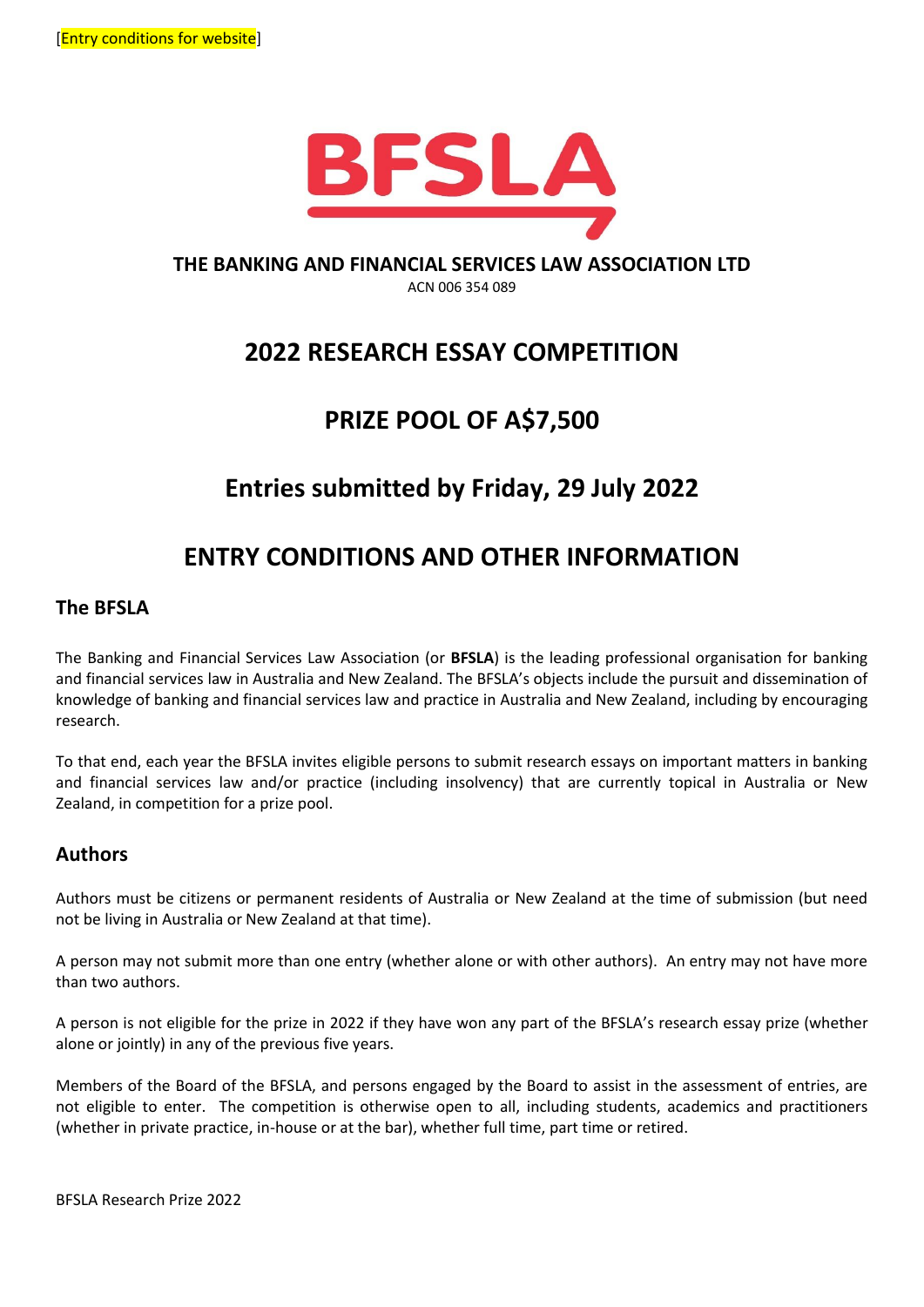### **Entries**

Entries must be in English and must comply with the *Australian Guide to Legal Citation* (4 th ed. 2018). They must not be more than 10,000 words in length (excluding reasonable footnoting).

Entries must be the author's original work and be unpublished at the time of submission and must remain unpublished until the competition results are announced, unless the Board agrees otherwise.

Copyright in all entries remains with the author(s). However, by submitting an entry, each author agrees that, should they win a prize with the entry, they will grant the BFSLA a perpetual non-exclusive royalty-free licence to publish the entry, or excerpts from it, on the BFSLA's website (with authorship acknowledged), and to use the entry and the author's name in marketing material to promote the BFSLA and its objects.

The BFSLA may also propose that winning entries, and other entries worthy of publication, be submitted for publication in the *Journal of Banking and Finance Law and Practice* (Thomson Reuters, in conjunction with the BFSLA), but authors are not obliged to accept that proposal.

#### **The process**

Entries will be reviewed on a blind basis.

Entries must be submitted by 5.00pm (Australian Eastern Standard Time) on Friday, 29 July 2022 to [2022researchprize@bfsla.org](mailto:2021researchprize@bfsla.org) To facilitate the blind review process, entries must not include any information (including in the digital file) that might identify the author(s). Instead, that information should be supplied in the entry form that is available below, which you should submit with your paper.

Entries must be submitted in Word format. Consistent with practice at tertiary institutions, all entries will be processed through anti-plagiarism software.

If all or a substantial part of an entry has been previously submitted for assessment as part of tertiary studies, you must tell us which institution and for which subject (and the title of the work so submitted) and authorise the BFLSA to check with the relevant institution that the author of both works is the same person.

Eligible entries will be judged by an adjudication panel of highly qualified individuals selected by the Board of the BFSLA, chaired by a member of the Board. In the past the panel has included senior judges, academics and practitioners (in-house and private practice), from Australia and New Zealand. The panel will make recommendation(s) to the Board, but the Board reserves the right to make the final decision.

The winner or winners, if any, will be announced by publication on the BFSLA's website on Friday, 2 September 2022.

The prize pool is A\$7,500. The Board may decide not to award a prize, to award a prize to more than one entry, or to award all or only part of the prize pool, as the Board sees fit. The Board (whether on its own initiative or on recommendation of the adjudication panel) may also formally award "high commendation" to one or more essays that do not win a prize.

The Board's decision is final and no correspondence will be entered into about the decision or the process once completed.

#### **Assessment criteria**

BFSLA Research Prize 2022